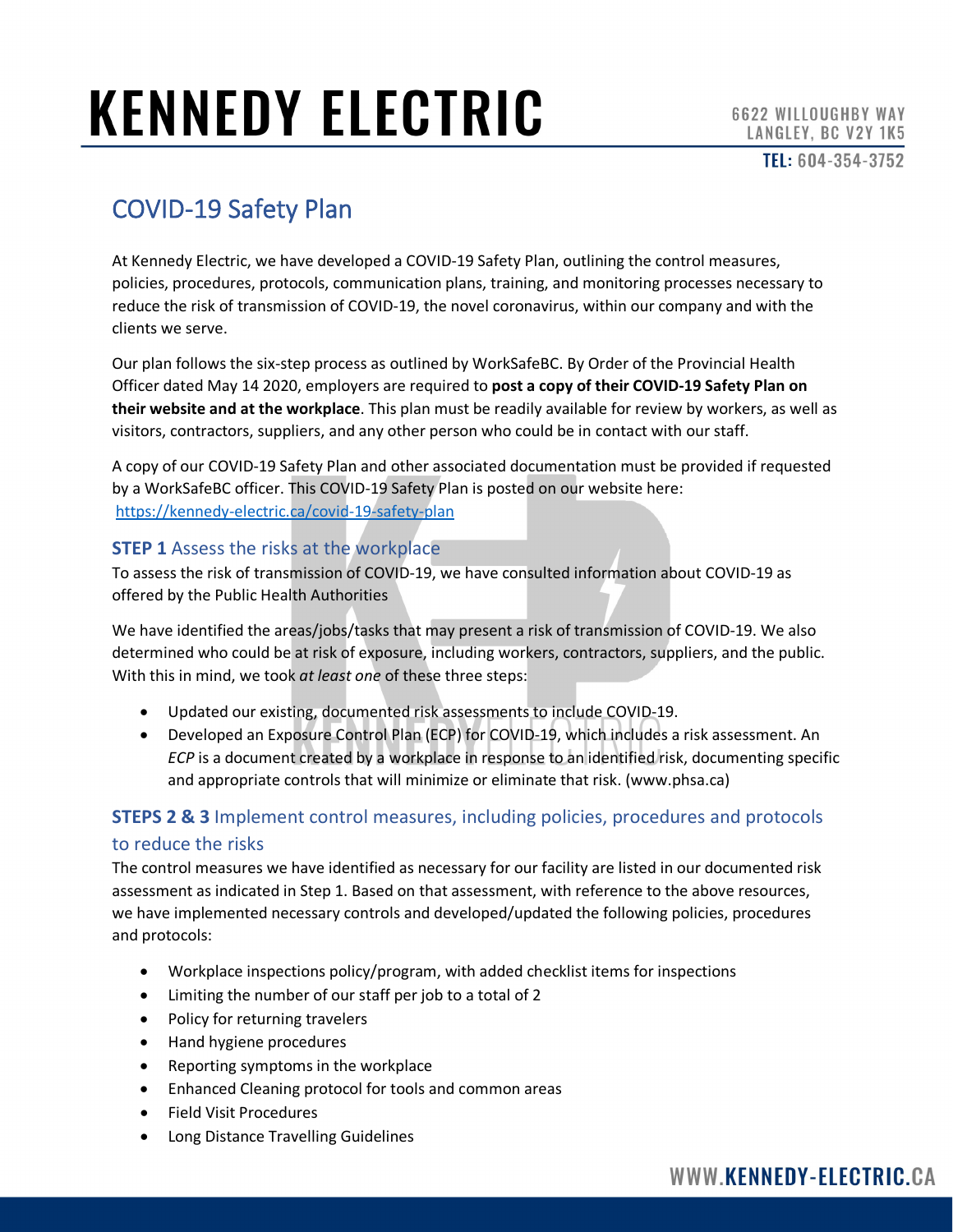### **KENNEDY ELECTRIC**

TEL: 604-354-3752

- Pre-Visit Checklist
- Respiratory Protection Program
- PPE Program

Managers have been made aware of these policies/procedures/protocols.

#### **STEP 4** Develop communication plans and training

To ensure workers, contractors and visitors know how to stay safe at our workplace, we have:

- Developed plans to communicate new and updated policies to all of our employees.
- Conducted a training needs assessment and updated our training to include training on procedures and protocols
- Posted awareness posters throughout our workplace(s): [No visitors,](https://safetyalliancebc.ca/covid-19/r/poster-no-visitors) [Distancing reminder,](https://safetyalliancebc.ca/covid-19/r/distancing-reminder) [Sanitizing Station,](https://safetyalliancebc.ca/covid-19/r/sanitizing-station) [Stop Sign,](https://safetyalliancebc.ca/covid-19/r/stop-sign) [Feeling Symptoms?,](https://safetyalliancebc.ca/covid-19/r/feeling-symptoms) [Handwashing station.](https://safetyalliancebc.ca/covid-19/r/washing-station)
- Posted occupancy limit signage throughout our workplace(s).
- Chosen the use of virtual meeting tools and/or phone calls in lieu of in-person meetings or training sessions, whenever possible. However, all required control measures, such as physical distancing, must be in place if communication or training must take place in person.
- Trained Managers on monitoring workers and enforcing policies/procedures/protocols.

#### **STEP 5** Monitor our workplace and update our plans as needed

As the pandemic situation changes, we are doing the following to monitor changes in our operations and workplace(s) to ensure that control measures are effectively providing the expected level of protection and prevention.

- Workers are aware of how to report workplace hazards.
- Workers are aware of [how to report symptoms of COVID-19.](https://safetyalliancebc.ca/covid-19/r/reporting-symptoms-in-the-workplace)
- We review all workplace inspections to check for new areas/jobs/tasks of concern.
- We audit our cleaning and hygiene practices and protocols.
- We have established a corrective action process (i.e. corrective action log or other method to monitor the completion of corrective actions).
- We consult with our Joint Health and Safety Committee
- We update our policies/procedures/protocols accordingly.
- We re-assess communication and training needs accordingly.